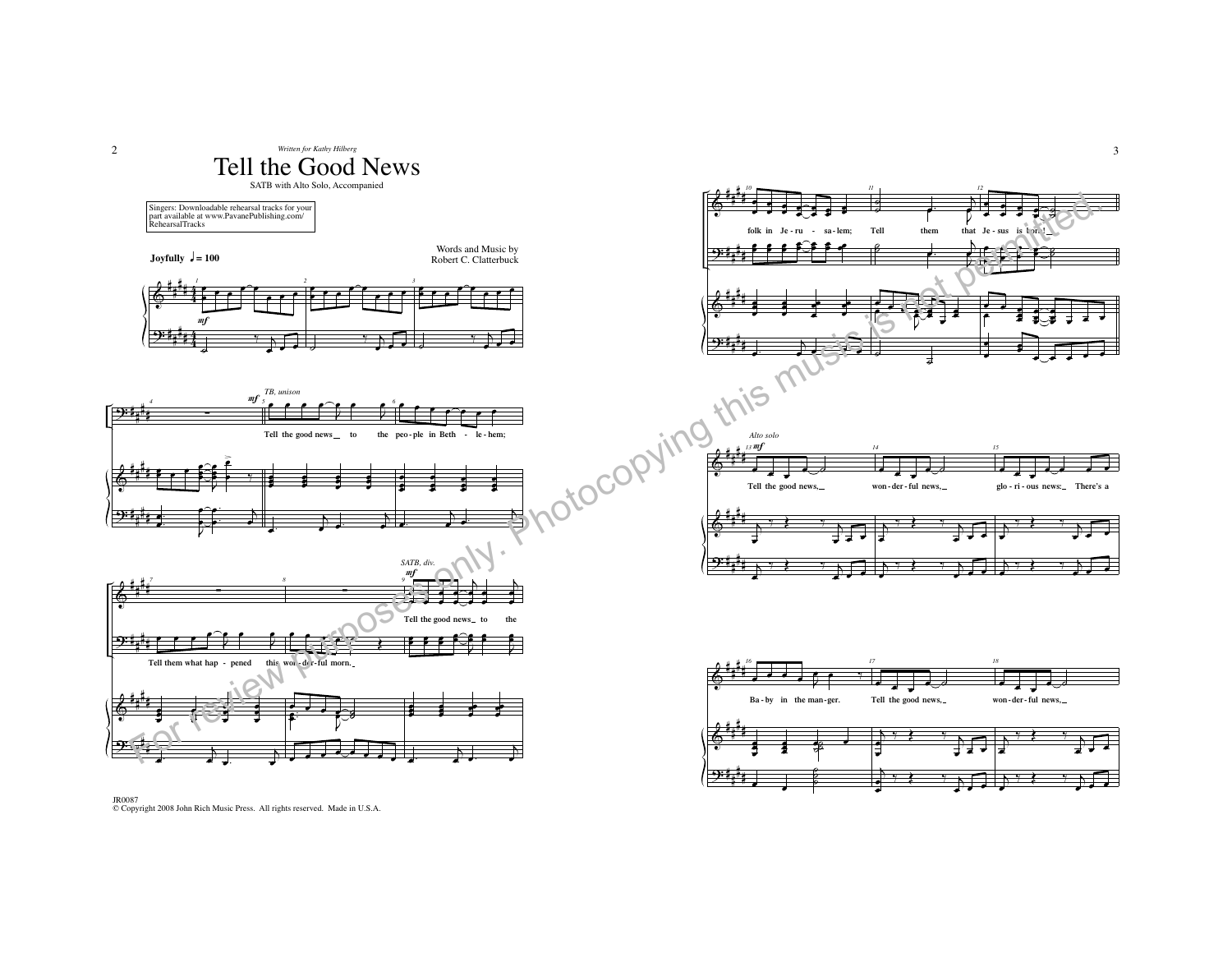

 $\overline{4}$ 

 $\overline{5}$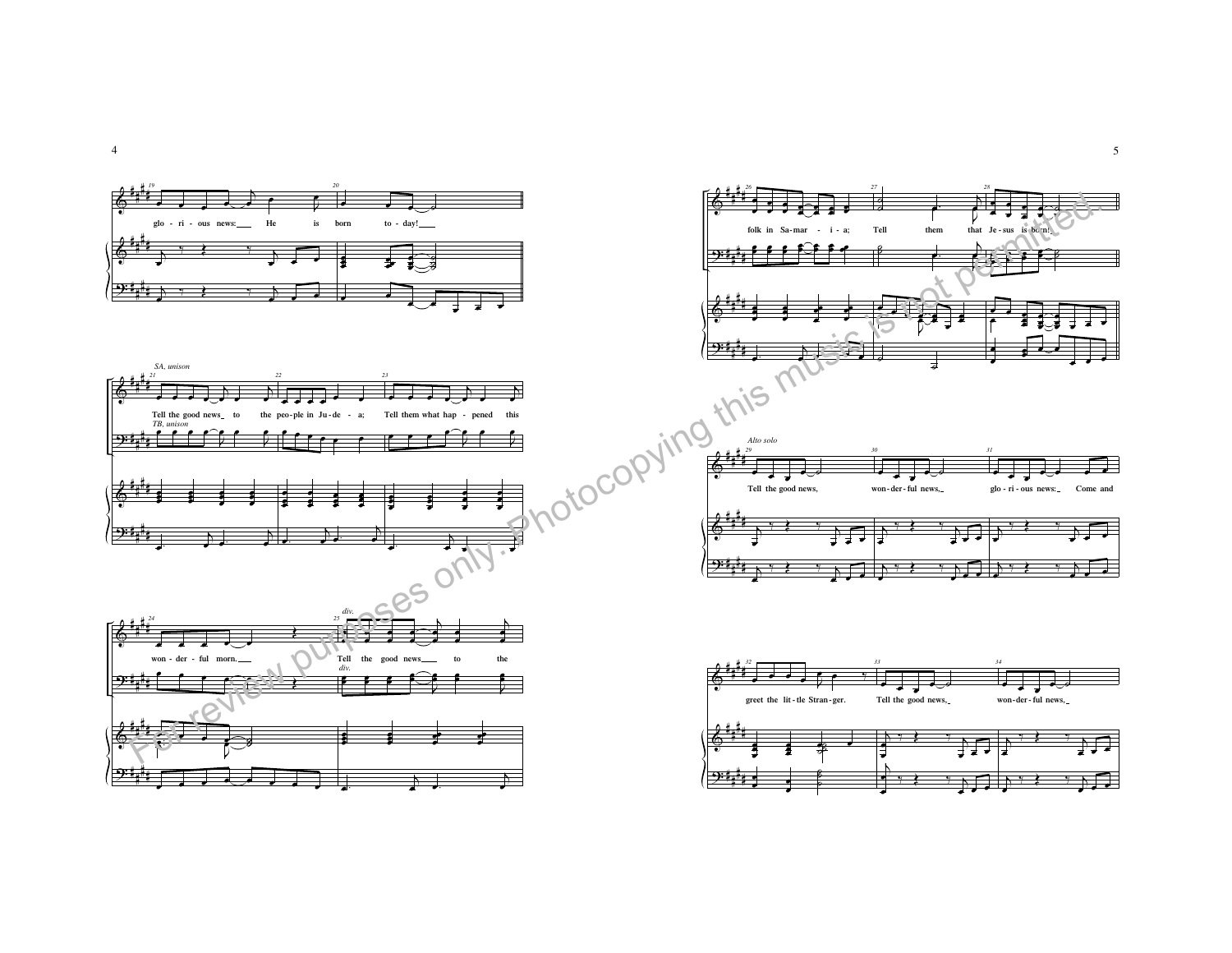

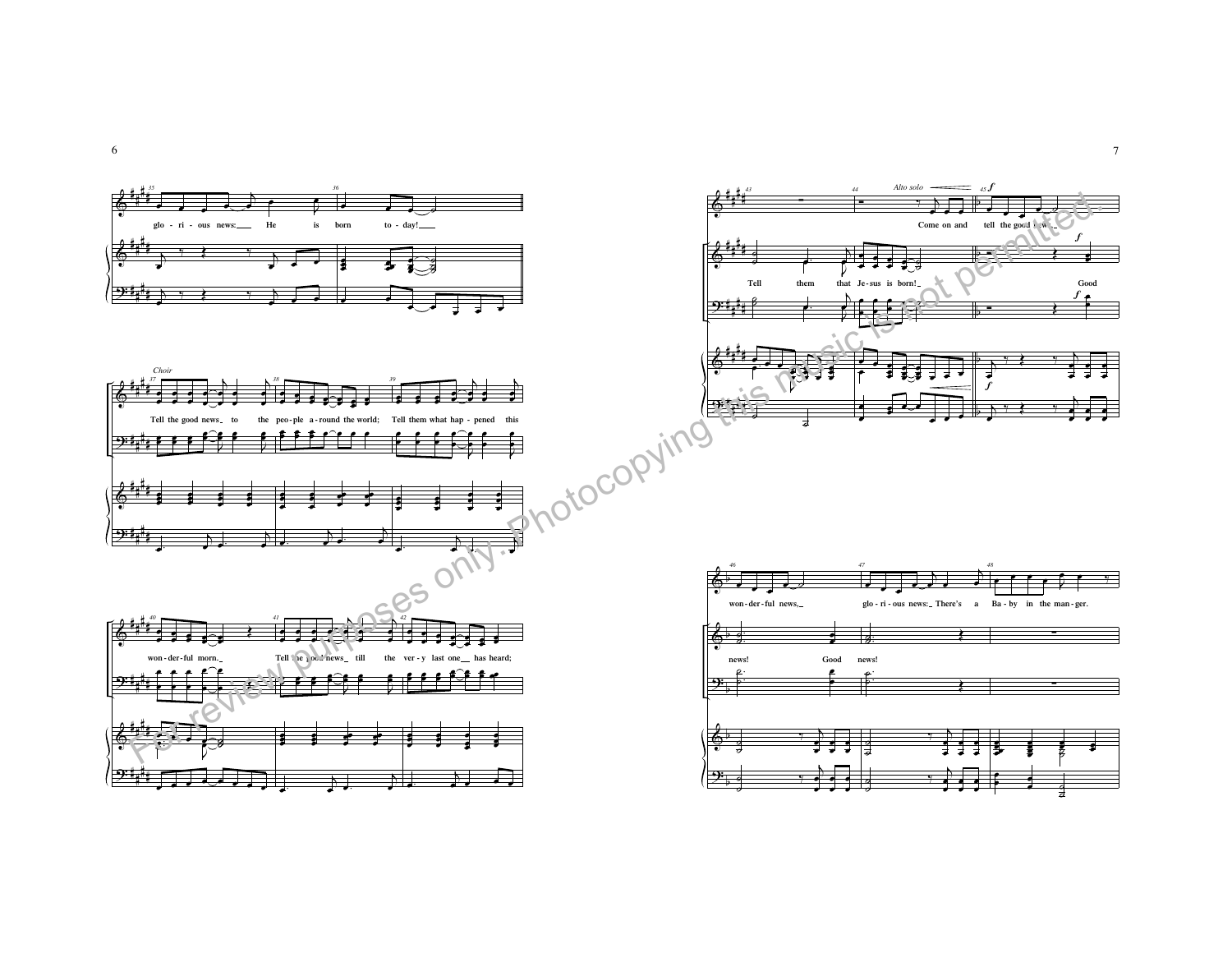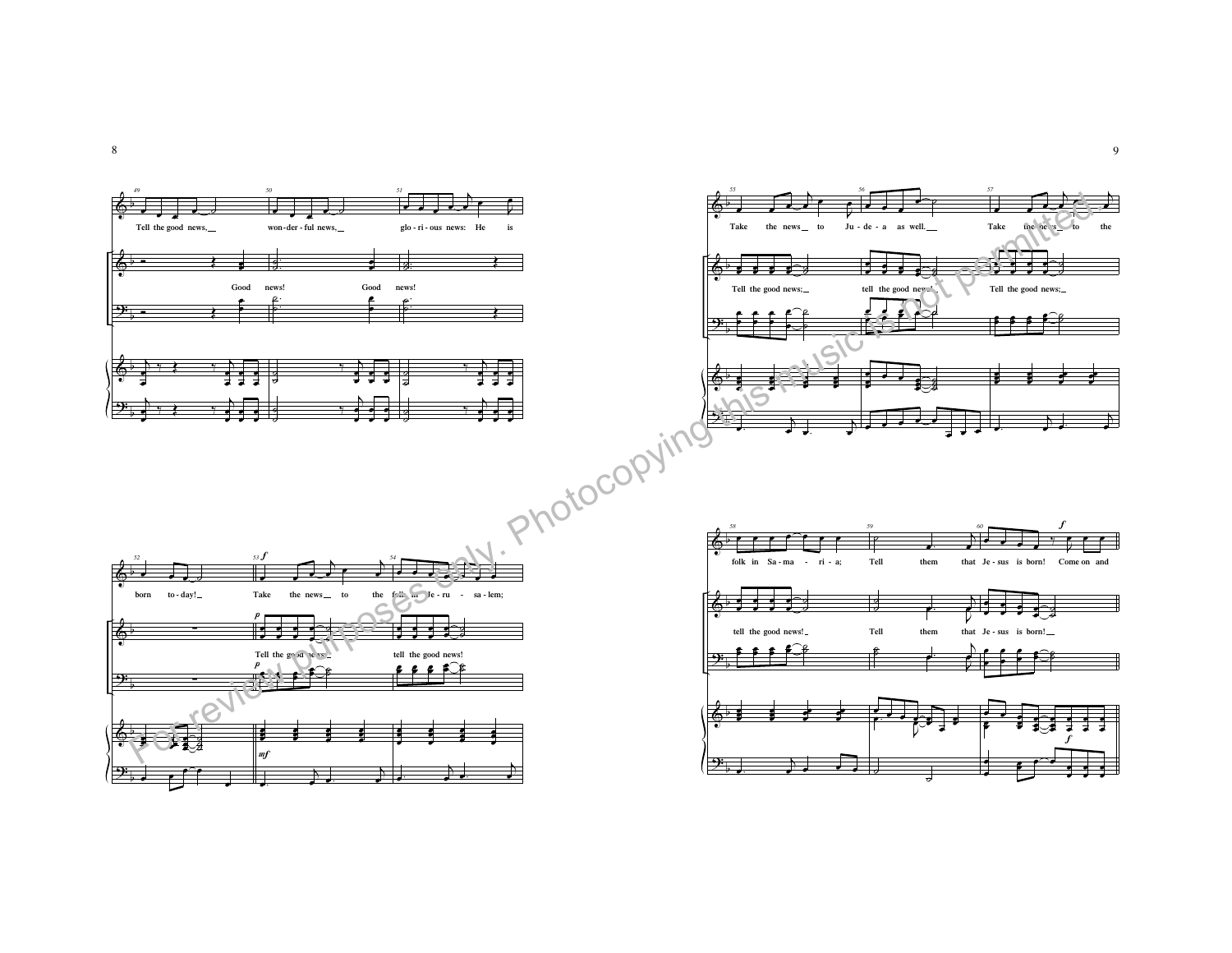

10

11